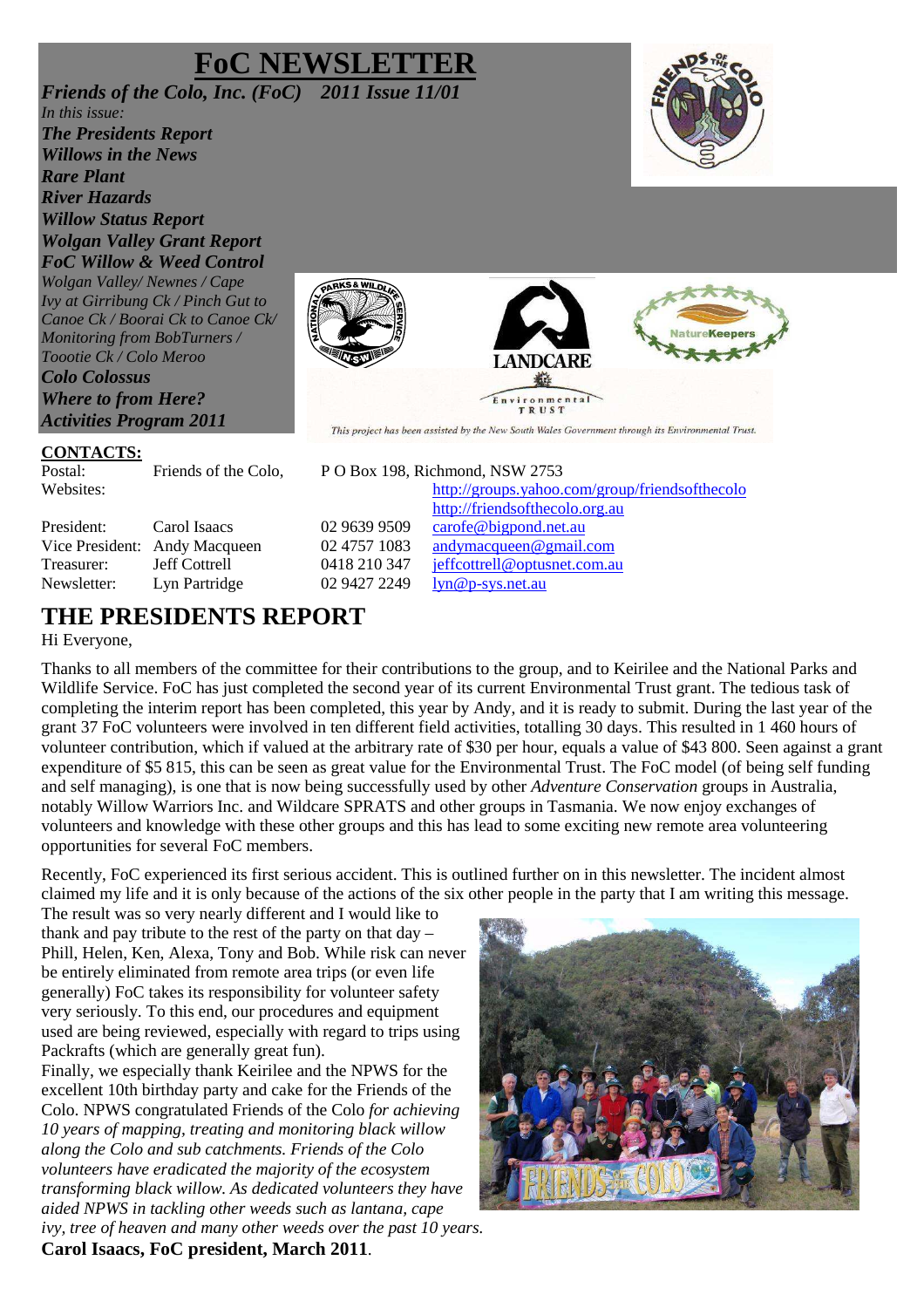# **Willows in the news.**

#### This is great news for willow whackers !

*CSIRO News Flash: Water savings from willow removal. Removing willows growing in the stream bed of creeks and rivers could return valuable water resources to river systems, new CSIRO research has found. A CSIRO study into the water use of willows found more than five and a half megalitres of water could potentially be saved annually per hectare of willow canopy area removed, where trees were in-stream with permanent access to water.*  Read more at: http://www.csiro.au/news/Water-savings-from-willow-removal.html

# **Very rare plant-** *Gyrostemon thesoides*

*"Natural habitat along rivers has in many places been degraded as a result of changes in land use and the spread of exotic weeds*"

*Gyrostemon thesioides* (Broom Wheelfruit; GYROSTEMONACEAE; Brassicales; previously *Didymotheca* 

*thesioides.* This is an endangered shrub which grows on hillsides and riverbanks. Within NSW it has only ever been recorded at 3 sites: near the ColoRiver, Georges River and Nepean River. The species has not been recorded from the Nepean and Georges Rivers for 90 and 30 years respectively, despite searches. It also occurs in Western Australia, South Australia, Victoria and Tasmania. The most recent sighting was of a single male plant near the Colo River within Wollemi National Park.

Just a little bit of history: The gyrostemon was found on 28 Feb 2004 by Tony Rodd, a Friends of the Colo founding member, who had worked at the Royal Botanical Gardens for many years. He could find only one lonely male at Colo Meroo (this plant needs both male and female to reproduce). As seed



for this plant could have been deposited at Colo Meroo during a flood, it is likely found higher up in the catchment as well. This is something for FoC to be aware of. However, it is such an obscure little thing that us finding it would be a lucky chance.

Some facts about this plant:

- It grows on hillsides and riverbanks and may be restricted to fine sandy soils.
- It is a fire-opportunist, with recruitment occurring from a soil stored seed bank following fire. Adult plants are killed by fire.
- Plants reach maturity in less than a year and plants are presumably short-lived.

*"It's always amazing to find out about the often hidden/overlooked value of our disappearing threatened plants. This plant may well be scientifically/medically valuable and it's just possible that the plant also contains specialised cancer inhibitors. One character common to many members of the order (Brassicales) to which this plant belongs is the production of glucosinolate (mustard oil) compounds. Brassica vegetables contain high concentrations of glucosinolates that can be hydrolyzed by the plant enzyme, myrosinase, or intestinal microflora to isothiocyanates, These are potent inducers of cytoprotective enzymes and inhibitors of carcinogenesis".* 

*What needs to be done to recover this species?* 

*"Continued degradation of its natural habitat poses a threat to the likelihood of the continuing survival of Gyrostemon thesioides".* 

Locally, the best overall management approach would be to search for and locate more plants, remove existing threats (largely lantana, trad. and tobacco bush) and monitor before and after fire. A low-intensity burn practice is least likely to destroy the seed bank. The implementation of lantana and tobacco bush control using bush regeneration techniques is planned and consistent with the "*Colo Meroo Precinct Bush Regeneration Plan*" (Carol Isaacs, 2002) and Wollemi NP POM (2010 – in prep.) *– use of fire in affected weedy habitat unlikely to further disadvantage the species".* This location is even more important as the other locations may even be extinct. *If found* again a monitoring program should be implemented. (pre and post fire). See

http://www.threatenedspecies.environment.nsw.gov.au/tsprofile/profile.aspx?id=1038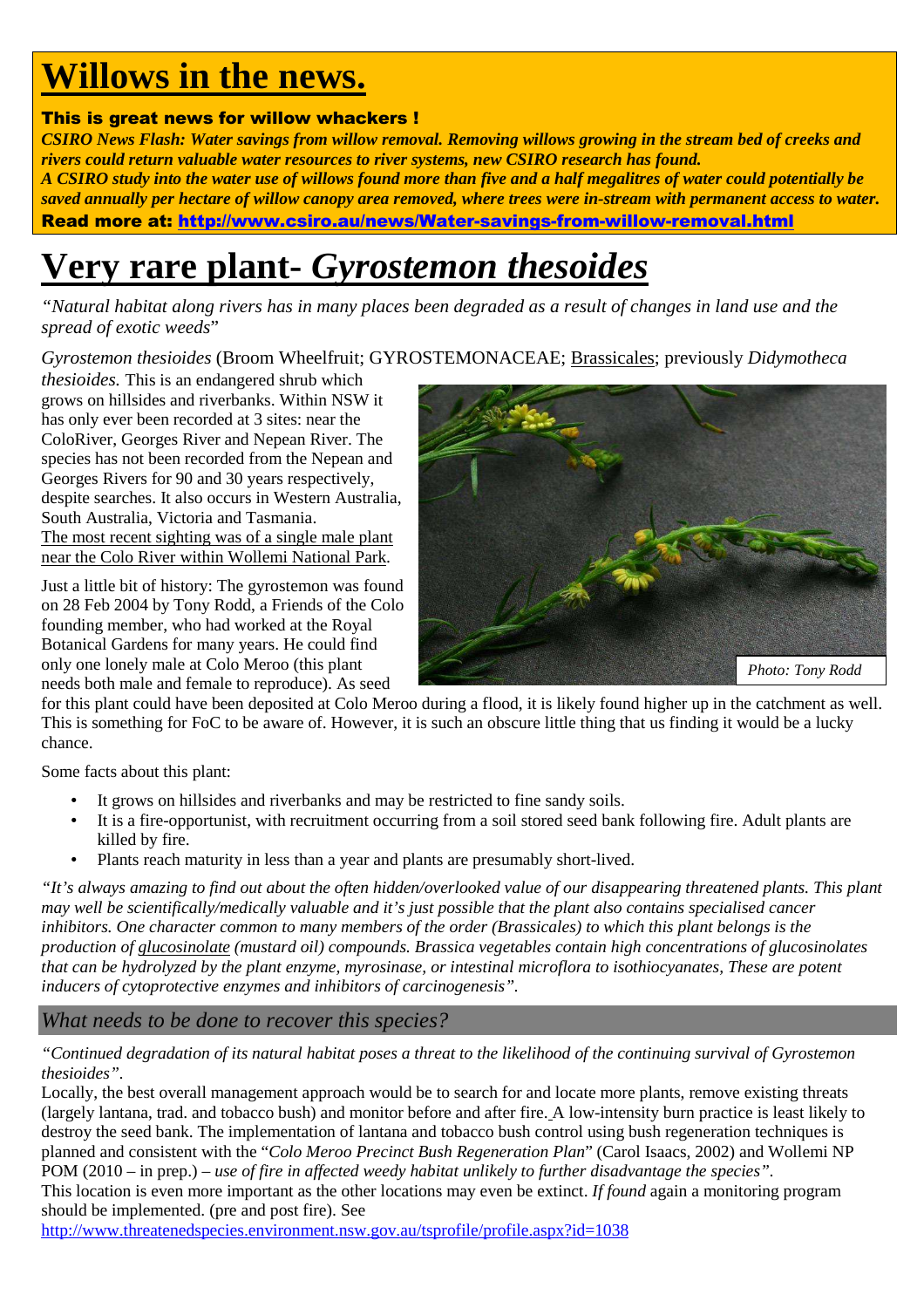# **RIVER HAZARDS**

# **Friends of the Colo Serious Accident**

Saturday 26/2/2011

On Saturday February 26 a party of seven FoC volunteers was travelling in one person Packrafts down the Colo River, within Wollemi NP. This was day two of a three day trip to manage weed issues between Woolshed Gully (about 800 m upstream of Boorai Creek) and Canoe Creek. While negotiating a small and seemingly innocuous rapid, the last raft in the group, paddled by the trip leader, Carol Isaacs, was sucked into a 'strainer' (where the water was straining down between rocks) at the top of a small (less than 2 m) waterfall. Much of the water was going under the rocks. The raft was slightly soft, as some air had earlier been let out of it when the party was stopped in the sun. Carol was pinned by the deformed raft and sucked into and down the hole. This happened out of sight of the party, as the view was obscured by a large rock. Luckily Carol's loud cries for help were heard but she was below the water before the first helper arrived.

Carol could see and feel hands, arms and legs as someone tried to pull her out but the force of the water was too great. The bung of the raft came out due the force and Carol dropped from sight under rocks and under water. Eventually, a member of the party went to the bottom of the small waterfall, pushed his head in under the water and, on opening his eyes, could see Carol firmly wedged amongst rocks. With a great deal of frantic effort and much physical force the party managed to haul Carol free and lift her seemingly lifeless body onto a nearby rock. She was completely blue but when a member of the party commenced expired air resuscitation (EAR) she regained consciousness after three breaths. CPR was not needed; Carol was able to sit up and quickly regained a more normal colour.

Carol had held her breath till she passed out and remembers suddenly dropping down before passing out. The next thing she can remember is waking up, as if from an anaesthetic, with a pleased face close to hers saying, "she's breathing." Carol was moved to the river bank but was experiencing pain in her back, knee and ankle, as well as feeling very tired. The Personal Locater Beacon (PLB) was activated and a rescue helicopter arrived in approximately 40 minutes. Carol was packaged up in a stretcher and taken by helicopter, with her husband and both backpacks, to Westmead Hospital. She was discharged after three nights. As she had held her breath till she passed out no water had entered her lungs and x-rays, scans and tests revealed no significant damage and no amnesia (apart from the

unconscious period). While she has some soft tissue damage, Carol is now making a good recovery.

*The 3 photos below show Carol immediately before the accident and the small drop where the accident occurred, from both the top and the bottom.*



All members of the party were interviewed by senior DECCW/NPWS staff and a full report prepared. As well, Friends of the Colo are reviewing their safety procedures. It is fortunate that this incident had a happy ending and we must be grateful to the rest of the party for their swift action and knowledge of what to do when under extreme pressure.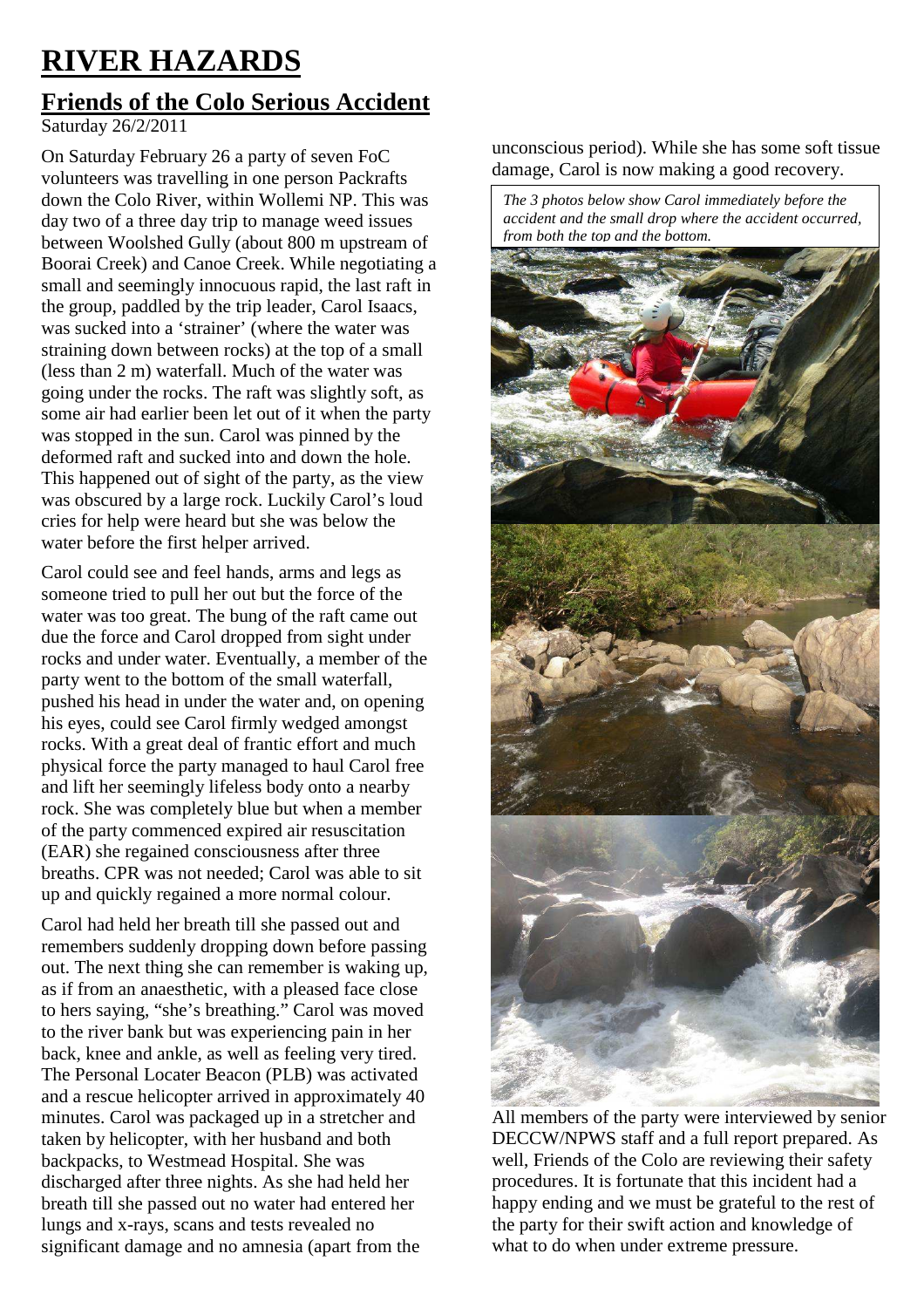### **Health on the River**

The inherent dangers of bushwalking and water based trips in wilderness settings are apparent to most of us. In the last year two other possible dangers have become apparent in the Colo River catchment. These are the risks of being infected with Giardia or Ross River fever.

One case of Giardia was confirmed by pathology following the Colo Colossus trip in November 2010. Heavy rain occurred early on during this 7 day trip. Much soil and other surface matter were washed into the rivers, making them very muddy. In fact, they were so muddy that this, along with a raised water level, meant the party could not wade along the river for some of the walk. The start of this trip was not far below the popular and well used campsites at Newnes and also of a popular canyon area. All of these circumstances could have contributed to the presence of Giardia in the water. Since then, several trips have been conducted on the Colo River and most (but not all) people on these trips have drunk untreated water from the river, with no reports of ill health. These trips have generally been further downstream of popular recreation and camping areas and not immediately after heavy rain. It remains a personal choice as to whether or not to drink untreated water but it would seem wise to be careful after rain when there is obviously matter washed into the watercourses and when you are not far from areas with a heavy human use.

During April 2010 we learned that DECCW/NPWS had had mosquitoes at the Wheeny Creek camping area tested and the presence of Ross River fever was confirmed. While this site is well downstream in the catchment this is no reason to suppose Ross River Fever is not present elsewhere along the river. Following the April Colo Colossus trip one member of the party experienced symptoms consistent with those of Ross River fever and within the known incubation period. However, no blood test was undertaken so no conclusive diagnosis was made. Not everyone who is infected with this virus will develop symptoms but about 30% of people infected will develop a flu-like illness with joint pains, rash and fever, within 3 to 11 days. Other symptoms can include swollen and stiff joints and a general feeling of being unwell, tired or weak. Ross River fever is spread by mosquitoes and is not spread from person to person. There is no specific treatment and the best prevention is to avoid being bitten by mosquitoes. More information is available at

http://www.health.nsw.gov.au/factsheets/infectious/r ossriver.html and

http://en.wikipedia.org/wiki/Ross\_River\_fever .

# **WILLOW STATUS REPORT FOR THE COLO CATCHMENT**

#### **The primary treatment of crack willows in the Wolgan River sub catchment was completed in Oct 2010.**

There are still some white willows on private land on Capertee creek but they are at low risk of spreading. **No willows** found from the end of the Wolgan fire trail to the Wolgan – Capertee Junction and on the Colo River to Wollemi Creek, Boorai Creek and Canoe Creek, monitored by trips in 2010 and 2011.

Canoe Creek to Bob Turners track was monitored in February 2010 where four black willows were found three of which were between the King Rapid and Bob Turners track.

**Bob Turners to Colo Meroo** was last monitored in October 2010 and **no black willows** were found.

**Colo Meroo to the Putty road** was monitored in November and the side lagoons were monitored in May and June 2010. Black willows are still being found and treated in these sections of the river and in the lagoons and so more work is needed to find the seed source. Some of the black willows have survived the original treatment and have themselves produced new seed.

**Colo Meroo to the Hawkesbury junction** still needs to be monitored as a number of willows have been found and treated along this section in 2010. This includes Wheeny Creek and the side lagoons and creeks on both sides of the river at Upper Colo.

# **WOLGAN VALLEY CMA Grant**

# **Final Report Project Evaluation**

June 2009/ Nov 2009 / Sep 2010.

#### **Improvements evident:**

**No willows** and fewer patches of black berries. There is some regrowth of blackberries upstream of the Wolgan Colliery ford and there are also some that need respraying from there down to Newnes.

The seed bank along the river is strong and diverse. Phragmities reeds appear to be taking over when the willows and blackberries have been removed particularly in the area around the junction of Barton Creek and the Wolgan River treated in 2006-07.

There is however bottlebrush and eucalypts coming up in galleries on the exposed sand banks.

Friends of the Colo will be going to Capertee Valley in May and will go to the Wolgan Valley on the way up and check the 1.6km between the Colliery Ford and downstream end of Koopartoo for any surviving willows.

#### *See Program of Activities for more details.*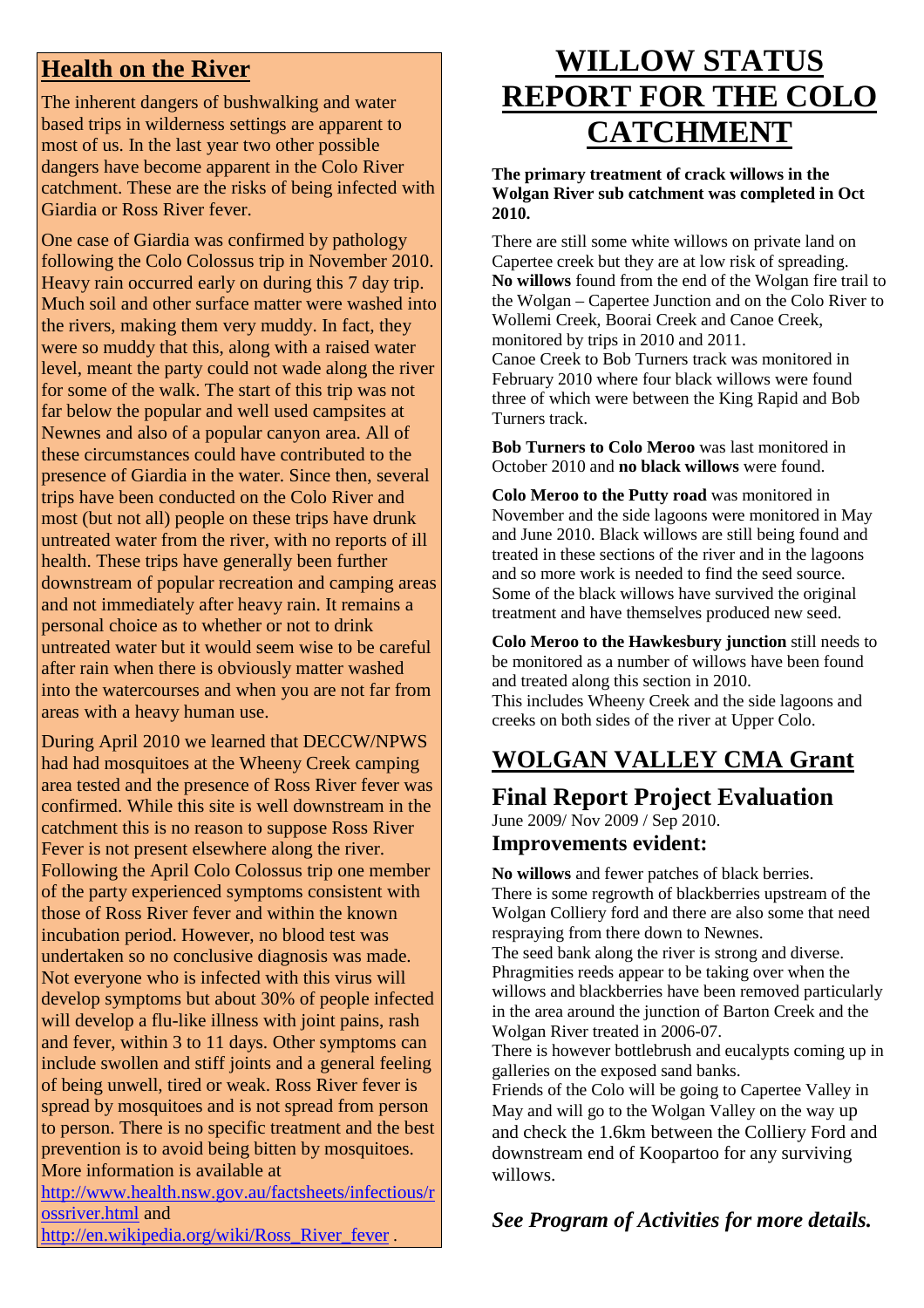# **FoC WILLOW AND WEED CONTROL PROGRAM**

**NEWNES** Sat 18 Sep – Sun 19 Sep 2010.

**Planting:** 150 seedlings of mixed species of local provenance (purchased from Lithgow Community Nursery) were planted between the 'Wolgan Valley Colliery' ford and the downstream boundary of the Koopartoo property.

**Wolgan willows:** Altogether 10 crack willows were found and treated on the Wolgan. All previously-treated willows were found to be dead.

**Capertee Creek willows:** the party treated 20 mature suspected Salix alba (white willow) in a side creek upstream of Newnes. These were all in the national park. There are around 10 more of these willows on private property up stream.

The weather was excellent and the river water was cold but tolerable for wading. It was also an excellent social weekend and the camping was enjoyable.



### **CAPE IVY AT GIRRIBUNG CREEK** Aug 6 2010.

The Cape ivy patch at Girribung Creek was checked during the course of a 19 day (private) bushwalk, crossing Wollemi NP from north to south.

To make the trip easier food drops were carried into and hidden at three locations along the route. As the walk in took 14 days and the walk out took a further 5 days, this route is not recommended for future trips! During the trip, the weather was varied and included lovely warm days, cold wet days and high winds. The Colo River was flowing strongly and water levels slightly high (but not enough to cause a problem).

An alternative route from Girribung Ck to the Colo River, via Woolshed Gully was noted. Although the Colo would still have to be crossed once, the walk out to the Culoul Range could be completed in two days without wading down the Colo. Note: This route was trialled during the November Colo Colossus and found to be quite difficult in wet weather or when the creek in Woolshed Gully was flowing strongly.

**No willows** were found (most of the park traversed is unlikely willow habitat) and only 3 small seedlings/runners of cape ivy were found. These were hand weeded.

**Other weeds**: Prickly pear was noted in a few locations in the northern section of Wollemi NP.

NOTE: This site has since been checked twice more, on the two subsequent Colo Colossus trips. On the last Colo Colossus **no Cape ivy** could be found at Girribung Creek.

# **PINCHGUT CREEK TO CANOE CREEK** Fri 27 – Sun 28 Feb. 2010 November 2010

A successful weekend in the Pinchgut-Canoe Ck area - luckily between floods! Checking for and treating willows from the bottom of pass 11 to Canoe Creek, treating Cape ivy near Pinchgut Ck. and tree of Heaven at Pinchgut Ck and Canoe Ck. This was an excellent activity for introducing new members to the rigours of off-track bushwalking in the Colo Country, traversing the river on packrafts, and the sort of weeding work that FOC is undertaking.

**Willows**: **No willows** were found. Next run of this section could be delayed till 2012/13 *if willows were the only consideration.* 

**Cape ivy** The Pinchgut Creek patch was significantly reduced compared with last time (February 2010). Re-treat in autumn 2011.

**Tree of Heaven** 9 stems were treated at the site at Pinchgut Creek, compared with 27 nine months ago. These were all in a previously-missed cluster, one of the stems being 3 metres tall. At the site near Canoe Creek, no stems could be found but 2 new stems were discovered and treated about 40 metres further downstream. Re-visit and treat as necessary in spring 2010/11 or sooner.

#### **BOORAI CREEK TO CANOE CREEK** Friday, 25 February 2011 Sunday, 27 February 2011 The river was low (1m at Upper Colo) but flowing strongly.

However a high level flood had gone down the river some months prior to the trip which had dropped a lot of sand. This, if anything, made any walking (i.e., up river to Woolshed Gully) easier whilst checking for willows and some follow-up treatment on small patches of tree of Heaven and Cape ivy.

**No willows were found.** This is the **third** successive time none have been found on this section.

**Cape ivy:** none found at Boorai Ck. At the Pinchgut Ck site10-12 young runners, widely scattered, were found and sprayed.

**Tree of Heaven:** about 11 were treated.

**Other weeds:** as noted in previous reports, wandering Jew/trad. is rampant along much of the river.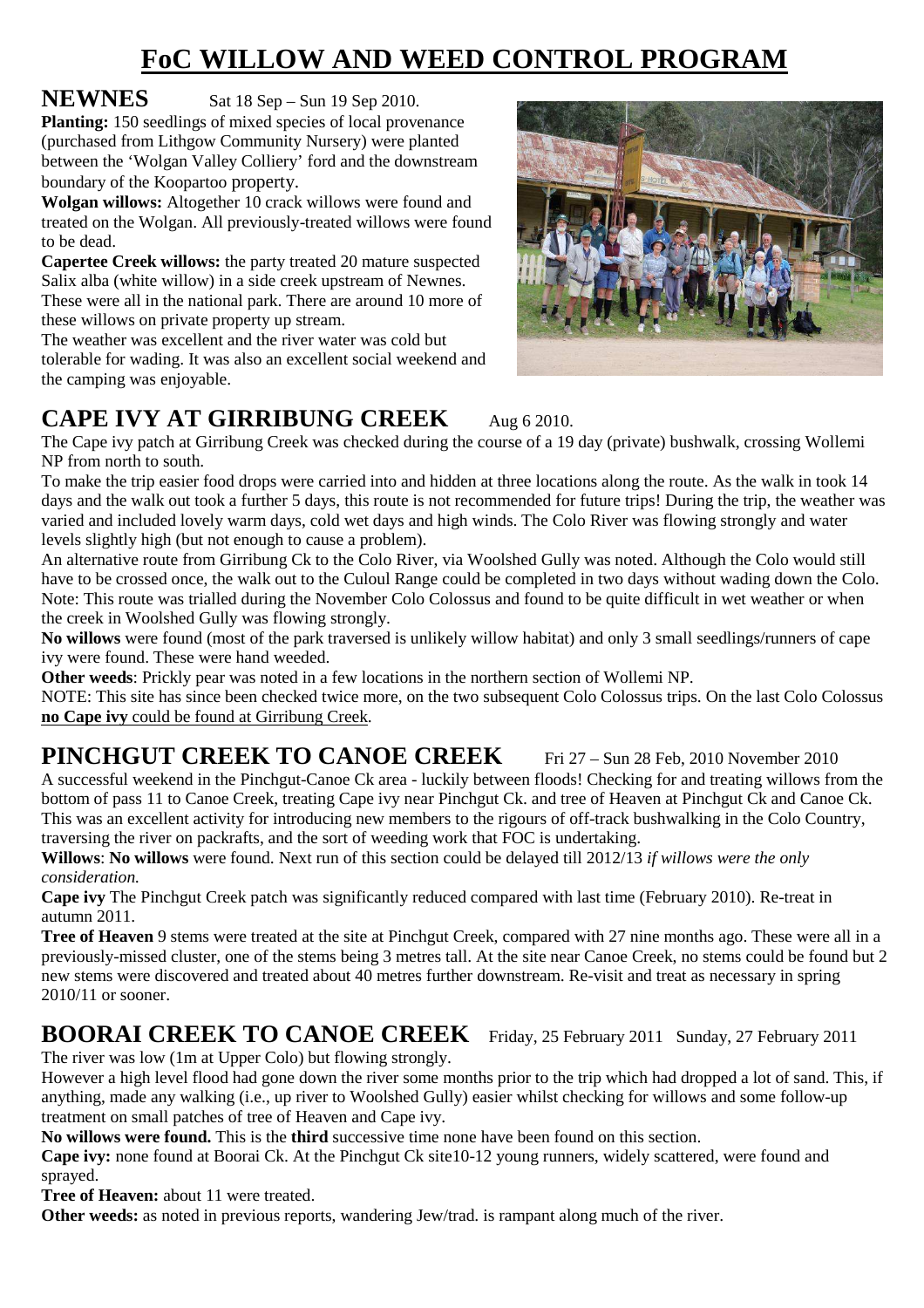#### **COLO RIVER MONITORING** October 2010 **Bob Turner's track to Wydongadingo**



Gary Roberts & Jeff Cottrell monitored 14km of the Colo River between Bob Turners Track and Wydongadingo, looking for black willows and lantana seedlings at Tootie Creek.

**No live black willows were found** and no lantana seedlings were found.

With drier weather and a little more water it is a great day paddle with the packrafts.

The paddle from Bob Turners is a great opportunity to experience the Colo River in the Wollemi NP and to gain experience in Wilderness activities without the commitment of the much longer trip from Canoe creek or Wollemi creek.

This was also a great opportunity to assess the two lightweight rafts. The video camera was taken on this trip but the results were disappointing. However, Jeff managed a "swim" and this was caught on video.

#### TOOTIE CREEK Sun 5 – Mon 6 September 2010.

Though we set out in strong wind, it was tolerable in the valley and the weather was actually ideal. We chose to camp in sheltered forest on the bench on the left bank of Tootie Creek as the usual campsite was very windy, and spoiled by campers with poor rubbish management and toileting practices.

A number of small **lantana** seedlings were removed by pulling and some mature plants were found high up on the banks. Once again, the importance of searching for lantana high up, on both sides, is underlined. Binoculars assist in this. Only several small runners of **Cape Ivy** were found.. This is an excellent improvement.

The large **Tree of Heaven** treated the first time was found to be dead and although not yet in leaf, 12 suckers were found and treated.

#### **Friends of the Colo, NPWS and contractors have treated lantana sites at Tootie Creek**

# **COLO MEROO**

Contractors and NPWS are now working on controlling Lantana along the 6km of the river from the Mt Townsend bend to the National Park border at Colo Meroo.

In addition, a Lantana program at Colo Meroo is being undertaken by the **Colo Valley Landcare group.** 

This is part of a broader program by **private landowners** in the Colo Valley to reduce the impact of Lantana which will greatly assist in protecting the Greater Blue Mountains Wold Heritage Area.

It is an example of controlling weeds on the park border to prevent re-infestation of the more remote areas.

There are programs for other weeds, such as **privet, gleditsia, tree of Heaven, Cape ivy and crack willows** in other valleys that adjoin the Wollemi National Park, managed by local landcare groups or the **Hawkesbury Nepean Catchment Management Authority.** 

#### While, with lots of effort, lantana management is an achievable goal, there are many other weeds that are present and at an intensity well beyond control at present levels of effort.

# **COLO MEROO to UPPER COLO BRIDGE and PUTTY ROAD 20&21 Nov 2010**



**A Black willow and lantana control activity,** conducted by **Willow Warriors.** A group of 5 students and a supervisor spent two half days with two Willow Warriors /

FoC members (Jeff Cottrell and Fred Wood) at Colo Merroo treating Lantana and planting trees with the **Colo Valley Landcare Group**.

#### The **Hawkesbury Young Landcare Group** are also assisting with the lantana control.

**NPWS** staff were also there doing maintenance work at the Colo Merroo camp site.

On the Saturday afternoon the group paddled from Colo Merroo to the Upper Colo Bridge monitoring the river for black willows and found and treated 10 seedlings.

On the Sunday afternoon they paddled between Upper Colo Bridge and the Putty road but were running late and so did not treat any black willows.

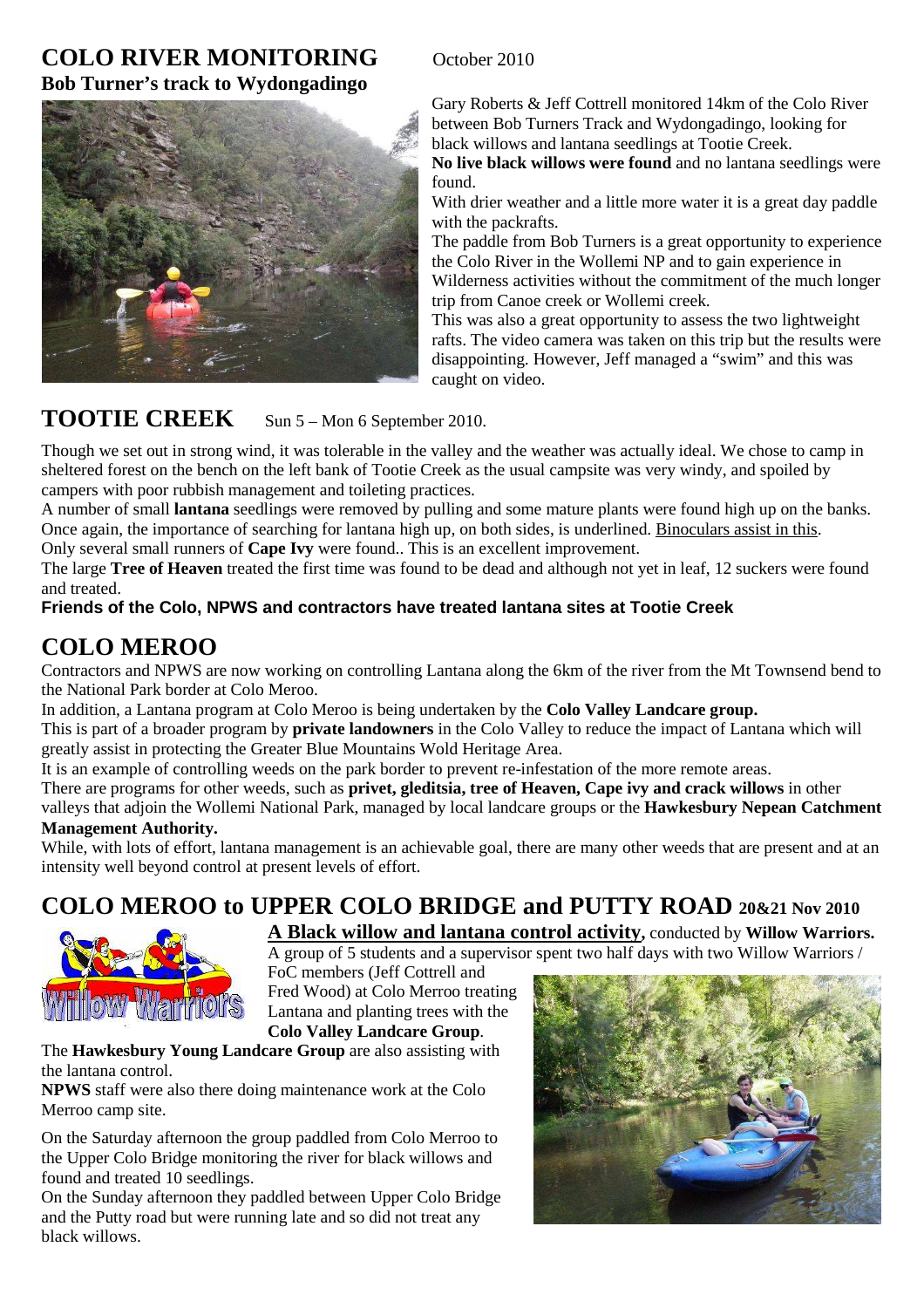# **COLO COLOSSUS**

### **Colo Colossus 4**

 $\overline{\text{Sun 31 Oct}} - \overline{\text{Sat 6 Now 2010}}$ 

The aims were: to survey and treat willows along the Wolgan River downstream from Devils Pinch, and the Colo down to Boorai Creek; to treat cape ivy at remote locations on the Wolgan River near Camp Creek, and on the Colo at Girribung Creek and Boorai Creek; to survey and treat tree of Heaven on the Wolgan and Colo Rivers down to Boorai Creek. All objectives were achieved, except that it was not possible to survey for willows for much of the Wolgan below Annie Rowan Creek, as flood waters precluded walking in the river.

WILLOWS: Eight willows were treated altogether. The fact that crack willows are still being found in the Wolgan upstream from the Field Officers' Camp partially reflects the relatively low level of attention given to that area in past FOC activities, and highlights the need for further checking before it can be declared 'willow free'.

**CAPE IVY:** Cape ivy was noted (but not treated) at several sites on or near both banks upstream from Annie Rowan Creek. No new patches were found downstream from Annie Rowan Creek. Treatment at known patches was as follows: 1.5 kms upstream from Camp Creek - this patch was found to be further reduced since April, with only 2 small seedlings found. Camp Creek - thanks to very effective prior treatments, including follow up by the Good Bush People in September 2010, this patch was reduced to scattered seedlings and isolated runners. Girribung Creek - new seedlings and a few runners were discovered, despite some hand weeding during a visit in August 2010. Boorai Creek - this patch was reduced to 4 seedlings and one mature runner. Owing to drizzling rain, the seedlings were hand weeded and the runner scraped and painted. The results of cape ivy work are proving the value of frequent and diligent treatment.

**TREE OF HEAVEN:** Limited work was undertaken upstream of Rocky Creek. Below this some 625 stems were treated, at 7 previously-treated sites and 10 newly-discovered sites. Nothing could be found at 14 other previously treated sites. In general there is a continued marked reduction in surviving/emerging stems at sites previously treated. The significant exceptions occur where the site has been subject to recent natural prior disturbance due to flood erosion or tree fall (that is, the process of suckering was occurring regardless of treatment). Total eradication appears to have been achieved at some sites though it is too early to confirm this in some cases.

NOTE: Upstream from Rocky Creek, tree of heaven was noted at several places.

**HONEYSUCKLE:** Outbreaks were noted, but not treated.

# *The latest*  **Colo Colossus 5**

Saturday 5 March - Friday 11 March 2011 (7 days).

All went according to plan, and it was firmly established that FOC's strategic work on the target weeds is progressing very well.

For the second year**, no willows were found** on these reaches.

**CAPE IVY :** For the first time, **NO** cape ivy was found at Girribung Creek and **NONE** could be found at the site 1.5 km upstream from Camp Creek. At Camp Creek only isolated runners and seedlings were found, not unlike the condition found in November 2010. This is a fantastic result, especially when seen with the fact that **NO CAPE IVY** was found at Boorai Creek in last month's packraft trip from Boorai Creek to Canoe Creek. Complete eradication of at least 4 of the 8 remote sites is definitely within immediate reach, though further visits will be required before any pronouncements of eradication can be ventured.

**TREE OF HEAVEN:** Work at most of the tree of heaven sites being targeted is also progressing very well, with many sites eradicated or provisionally so.

**GLEDITSIA:** A grove of 10 small gleditsia was found and treated upstream from the end of the management track- A large (25m) gleditsia and a surrounding grove of 10 smaller trees was treated upstream from



Myrtle Creek (These trees were discovered in 2010 but not treated.) All previously-treated gleditsia that were encountered were found to be dead.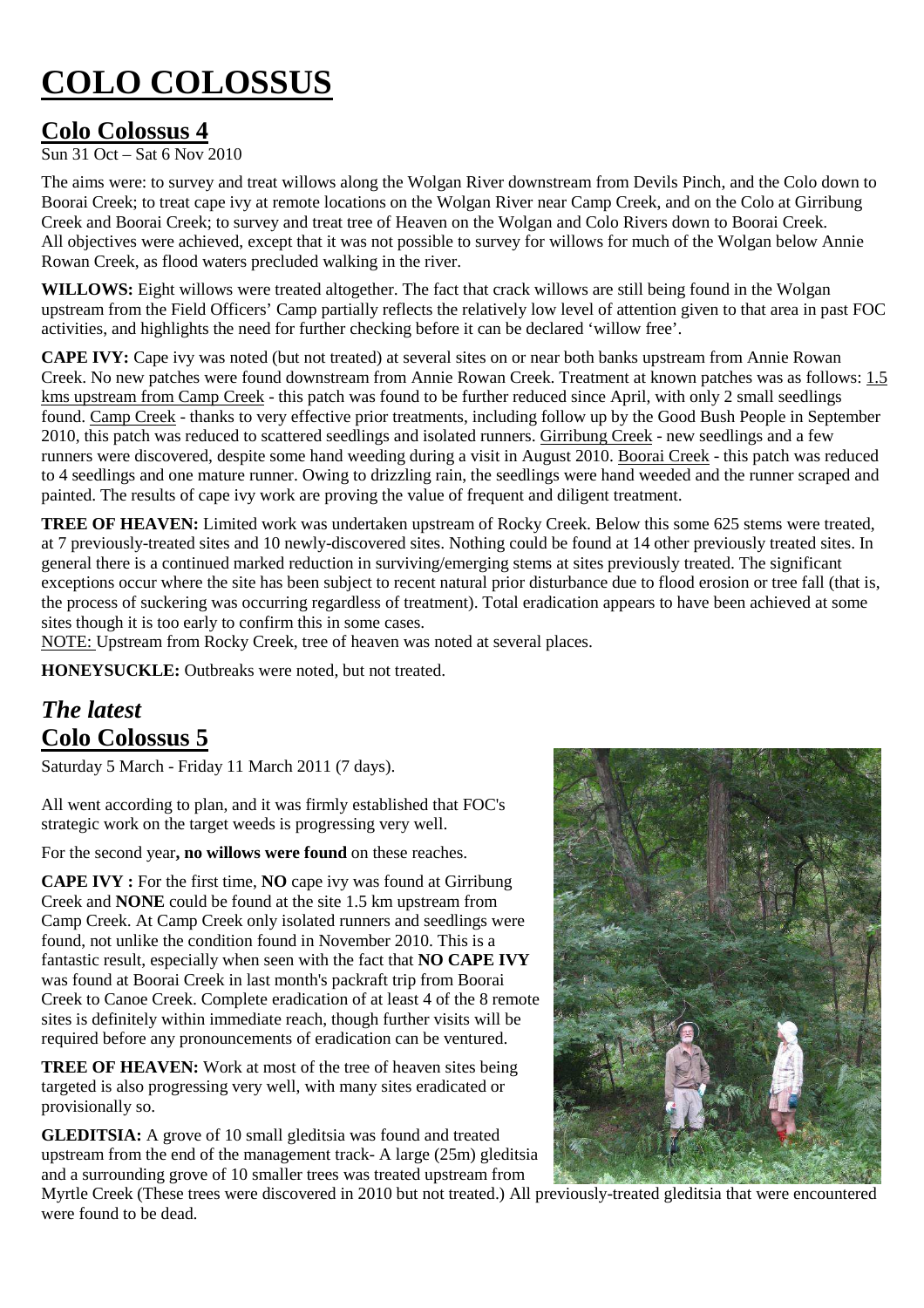**OTHER:** The amount of blackberry along the Capertee has been reduced by the December 2010 flood, though this

situation may reverse as surviving runners respond to the removal of surrounding shrubbery. The firethorn tree treated upstream from Myrtle Creek in 2010 was visited and found to be dead. The two pampas grass sites treated in 2010 were visited but no sign of them found. The dead stumps had apparently been washed away by the flood. No new pampas was found. Trad (aka wandering jew/creeping Christian) persists along the Capertee and Colo despite the efforts of the December 2010 flood to remove it. A downside is that we may see a new proliferation of weeds in response to the major Capertee River flood of December last. See observations on the December flood below.

1. The absence of cape ivy at Girribung Creek, the most remote site being treated, is very encouraging and supports the rigorous treatment strategy that FOC has been adopting for the last 3 years.

2. Excellent progress has been made on tree of heaven, despite the fact that past treatments on the Capertee have occurred fairly late in the season (April).



*Andy Macqueen (leader), Liz Macqueen, Ken Campbell, Jim Lee, Deidree Noss, Greg Hausfeld, Gary Roberts.* 

#### **OBSERVATIONS CONCERNING THE IMPACT OF THE DECEMBER 2010 FLOOD**



- The sand landscape along the Colo has been considerably modified, possibly with a net gain in sand. Some previously deep pools have been filled with sand.

- In many places, boulders in the river have been scoured of algae, being polished back to their natural white.

- As mentioned above, the removal of vegetation may provide a window for proliferation of blackberry.

- There is a high risk of fresh appearances of willow, tree of heaven, gleditsia and other weeds within the next year or two, in response to seeds and vegetative material deposited by the flood.

- Although the Wolgan River appears to have experienced a moderate flood, no significant impact on vegetation or sand landscape was observed.

In early December 2010 a major flood proceeded down from the upper Capertee River and Coorongooba Creek. This translated to an extraordinary peak of about 10.5 metres (9.5 metres above low water) at Upper Colo on 5 December. The following impacts were observed:

- Along the Capertee, all small-medium riparian vegetation (to 4-5 metres above low water) has been removed, flattened, or bent double. Generally, only the old casuarinas were completely unaffected.

- Along the Capertee, there seems to have been a net loss of sand. While fresh sand has been deposited along the banks, sometimes high up, there are longer deeper pools in the bed than previously.

- Along the Colo, there has been some impact in vegetation, particularly in the upper reaches, though not nearly to the same extent as along the Capertee.

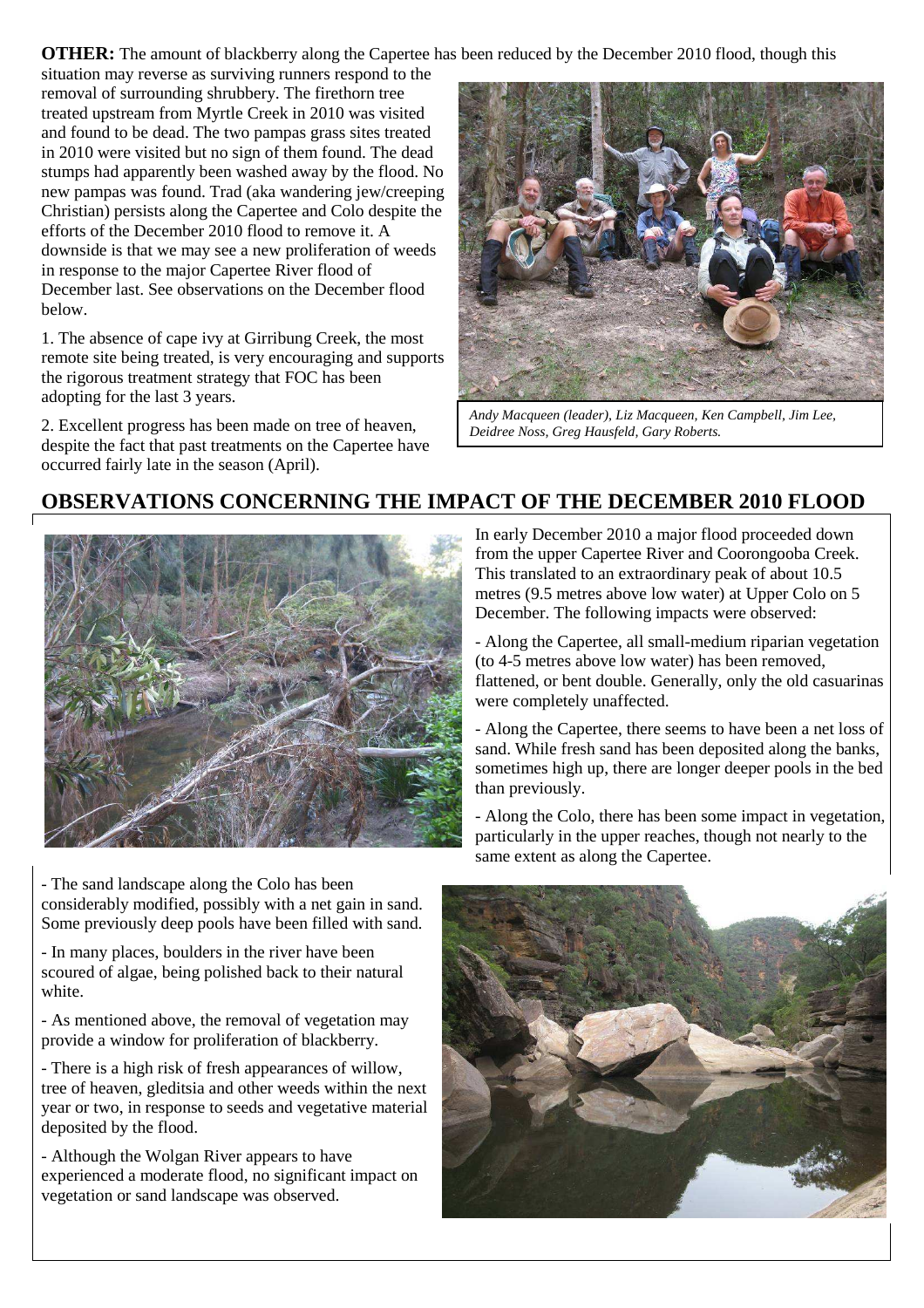# **WHERE TO FROM HERE?**

**Essentially, after 11 years, the current core members are running out of steam (age, time to move on, personal priorities or whatever) and although we still attract some excellent new participants we are having trouble finding people who have the skills, time and will to make a sustained contribution with regard to the planning and leading of activities. Our current commitment to monitoring willows, cleaning up remote cape ivy and tree of heaven patches, managing lantana between Tootie and Mount Townsend Bend, and the cape ivy at the Mount Townsend bend, is not sustainable for us in the long term. Fortunately the load will gradually decrease, as, thanks to our persistence in recent years, we are now having very promising results in terms of actual eradication of cape ivy and tree of heaven at various sites, as well as willows.** 

**Longer term, a simple program of surveying the rivers every 2 years upstream from Bob Turners, and perhaps annually downstream from Bob Turners, should serve to control willows and the other remote nasties. That, combined with the occasional weekend on lantana, may be sustainable for the group such as it is or will be.** 

**In recognition of FOC's limitations and personal aspirations, we made a policy decision at our meeting in March 2010 that, in the case of non-willow weeds, FOC would only concern itself with issues upstream from Mount Townsend Bend, which of course doesn't help with all the non-willow weeds downstream from there. This needs to be the focus of a new drive, a fresh group of volunteers, perhaps attracted and organised under a different model.** 

**In our view, before significant resources are expended on any new suite of weeds, a thorough assessment of its extent, source(s), complementary eradication efforts and likelihood of success should be carried out. Any work then done should be part of an overall plan, rather than a random/ad hoc and therefore most likely futile effort.** 

# **Wilderness Walkers Needed!-to treat**

**weeds in the Wollemi**. If you are an experienced wilderness walker who would like to do something positive to maintain the environment of this wonderful area, please get in touch with

Andy Macqueen (andymacqueen@gmail.com).

The same goes for FOC's other activities — whether the easier weekends dealing with cape ivy or lantana further down the Colo, or the more adventurous lilo or pack raft trips upstream.

**See the Activities Program for details.** 

# **What else can you do?**

**Volunteer:** There is a fabulous autumn **volunteer**  weekend weeding event coming up at the end of April at **Jenolan Caves** and also a new **Wombeyan Caves**  Odyssey in May (very exciting). **See the FoC Program of Activities for details** 

### **Have your say:**

#### **Caring for our Country**

Ever wanted to have you say (vent) about the caring for our country (federal) funding for the environment. Well here is your chance. So go and get yourself a log in and provide some feedback. Also send it out to your group members so they can provide feedback. We need to let the decision makers know we are out there willing to provide input. We hope you can join us in the discussion – but be quick, the **discussion closes on 20 May 2011.** http://caringforourcountryreview.com.au/

# **PUBLICITY for Landcare**

#### **Network Ten**

Filming with Willow Warriors went well on the Wingecarribee River and in the canyon. The story will go to air on the new *6PM with George Negus* news show on network Ten.

#### **ABC LandLine:**

**"The Hawkesbury Source to Sea" journey** 

Reporter Sean Murphy from ABC Landline filmed a paddle through the Hawkesbury Nepean Catchment with Willow Warriors, Hawkesbury Nepean CMA staff, Hawkesbury Young Landcare, Illawarra Young Landcare and Macmasters Beach SLSC in February 2011. The film is going to air on Sun 27 and Mon 28 March. It can also be seen over the web on Iview http://www.abc.net.au/iview/#/news

The story was about Landcare in the Hawkesbury Nepean Catchment. As well as visiting one of willow warriors sites we visited a nutrient smart farmer. aboriginal landcare group, community landcare/bushcare group, bass fishing club members doing native fish surveys, an oyster farmer, a prawn fisherman, a sea grass protection research project and a Hornsby Council water quality testing project.

We would love to have visited more sites and places we past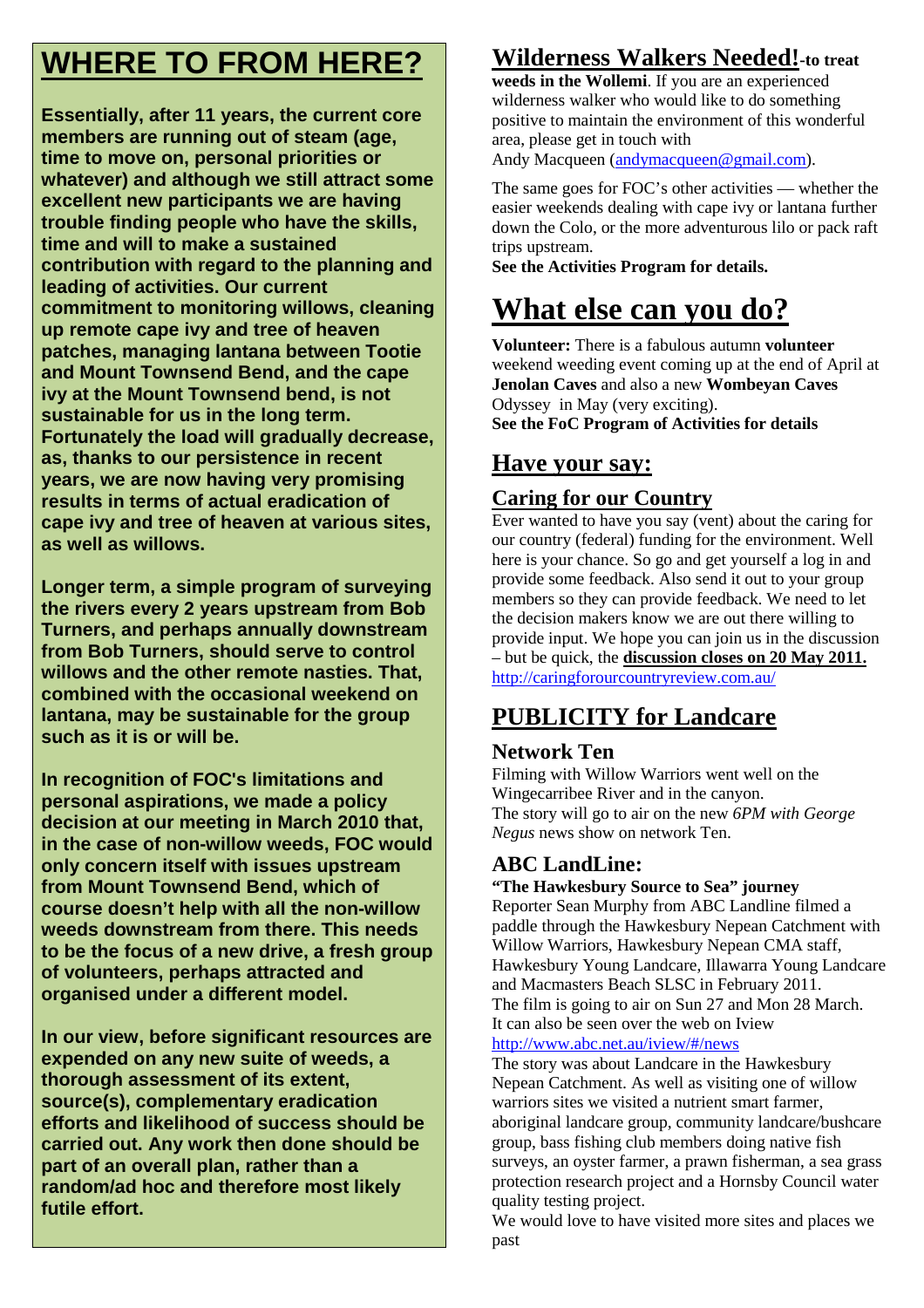# **FoC PROGRAM of ACTIVITIES April-Nov 2011**

#### **Notes on Activities**

- 1. All dates may be subject to change. Please contact the activity co-ordinator at least 2 weeks prior to the activity to let them know you intend to participate. You should then confirm the arrangements (location and times) with the co-ordinator two days prior to the activity.
- 2. To attend any activities inside a national park you must have signed a NPWS Volunteer Agreement. This is to ensure the volunteer is covered by the respective personal injury insurance polices.
- 3. Frequently, trips additional to those listed will take place at short notice. Keep in touch with one of the coordinators listed if you want to be sure not to miss out.
- 4. Remember that places on wilderness activities are limited and are allocated on a "first come/first served" basis, at the same time as ensuring that the right balance of skills is represented in the party.

*Please note the paddling trips may be brought forward if there is rain in the catchments or additional trips may be scheduled. Please let the organiser know of your interest in paddling any of these river sections so they can keep you informed of changes.* 

# **9-10 April: Colo River at Tootie Creek (M)**

Stop the advance of lantana further into the wilderness! Walk the T3 track to the Colo River near Tootie Creek for the ongoing mop-up of lantana in the area. Camp in delightful surroundings. The walk is on a track and only takes 1.5 hours, but involves 500 metres of steep descent/ascent. Limit 12.

Map: Mountain Lagoon.

*Andy Macqueen* andymacqueen@gmail.com.com Ph 4757 1083

# **NPWS Activity: 30 April -1st May 2011 JENOLAN CAVES**

All food and accommodation is provided, nocturnal native fauna spotlighting or maybe even a cave tour......all in exchange for just two days weeding and treatment of Sycamore Maples and other cold-climate weeds.

Contact trish.kidd@environmet.nsw.gov.au NPWS Oberon Ph: 6336 1972

http://xa.yimg.com/kq/groups/3488164/718546064/name/Flier%20April-May%2011.pdf

# **14-15 May: Colo River at Mount Townsend Bend (M)**

A medium overnight walk to the Colo River at Mount Townsend Bend, with the primary purpose of checking and treating the much-diminished cape ivy patch. The walk in is only 2 hours, but be prepared for a steep 400 m descent, no track, and a wade across the river. Those not involved in cape ivy treatment will be exploring for other weeds further up the river. Camping is on a beach, with shared dinner. Limit 8.

Map: Mountain Lagoon

*Carol Isaacs* carofe@bigpond.net.au Ph 9639 9509

# **20-23 May: Capertee National Park – Willows and social (E)**

Willows whacking on Saturday 21 and "Being Alive" party/BBQ on Saturday night. Limited accommodation available in farmhouse/cottage/shed, otherwise camping. More details provided later to those who contact Carol – email preferred. Andy will coordinate the checking of the Capertee River, below Coorongooba Creek, on Sunday.

*Carol Isaacs* carofe@bigpond.net.au Ph 9639 9509

### **22 May: Capertee River (E)**

Check for willows along 5km of the Capertee River below Coorongooba Creek. Walking in the river unavoidable.

*Andy Macqueen* andymacqueen@gmail.com Ph 4757 1083